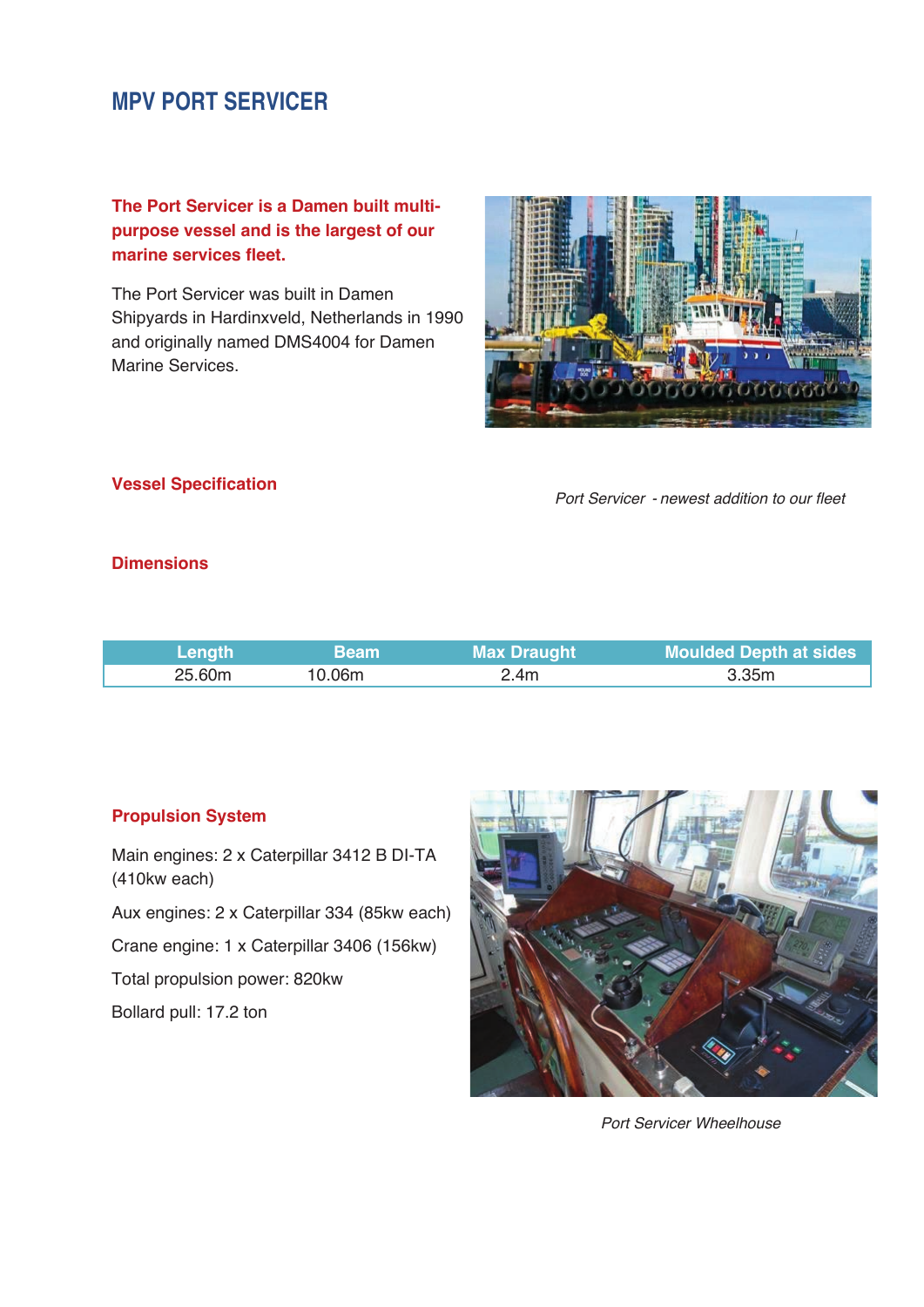# **MPV PORT SERVICER**

#### **Deck Equipment**

Marine knuckleboom crane: Effer 140/3S (140 ton/mtr extensions with 5 ton winch)

Winches: 1 x 60t and 1 x 30t

Capstan: 5t

Bow roller: 450mm

Mampaey quick release towing hook: 20t

Deck protection: timber

Hydraulic shark-jaw tow pin

## **Tank Capacities**

Ballast tanks volume: 98m³

Fuel bunker capacity: 113.5m<sup>3</sup>

Fuel bunker pump capacity: 36m<sup>3</sup>/hr

Fresh water capacity: 110mt

Fresh water bunker pump capacity: 36m<sup>3</sup>/hr

Grey tank capacity: 5m³

### **Accomodation**

Wheelhouse with deck crew bench seating and skipper's desk

- 1 x skipper's cabin
- 1 x 3 berth crew cabin

Day room/ galley

Sanitary space with basin, loo and shower Workshop



*Port Servicer's general arrangement*



*Port Servicer's crane load chart*